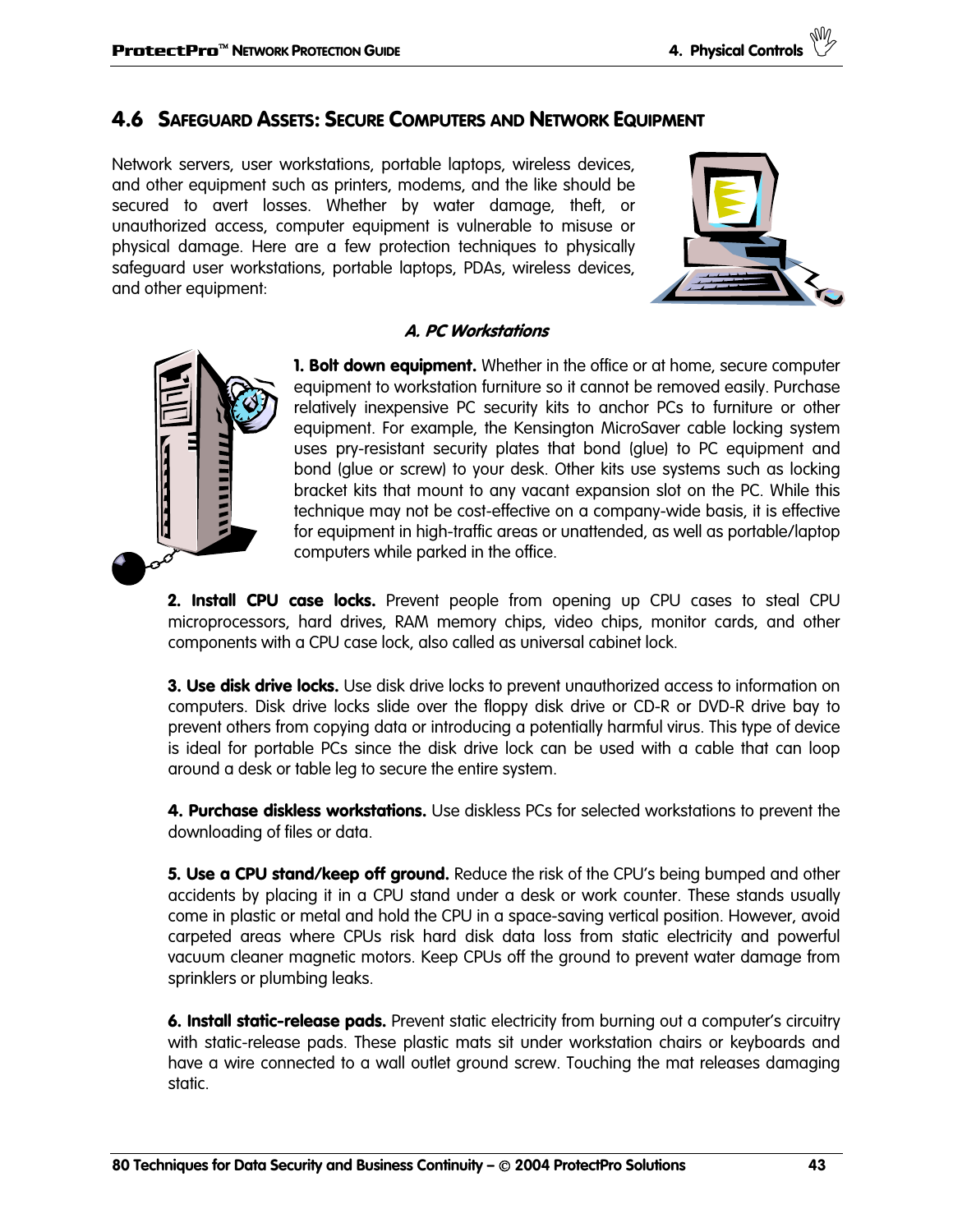# **4.6 SAFEGUARD ASSETS: SECURE COMPUTERS AND NETWORK EQUIPMENT**

## **(CONTINUED)**

## **B. Portable Computers, PDAs, and Other Wireless Devices**



### **1. Use a padded carrying case or compartment for travel.** Protect

portable computers by using padded carrying cases with a separate secure compartment.

**2. Use antitheft protection/lock it down.** Tie down laptops to furniture whenever you are traveling by using a cable locking system like the Kensington security cable, which uses the security slot (a small hole with a chain logo above it on the frame of the laptop).

 **3. Use alarms and antitampering devices.** Use movement and distance sensors like DefCon that will set off an alarm if the laptop is moved. These systems can detect unauthorized tampering and even make data unusable if proper authentication has failed.

**4. Require "credit card" token to access laptops.** Use credit card–sized tokens to lock and unlock the screen.

 **5. Encrypt data on laptops, PDAs, and other wireless devices.** Encrypt valuable data on the laptop hard drives to limit access and to make stolen devices useless. Require passwords and tokens to decrypt. (See sections 5.10–5.12.)

 **6. Limit the information kept on portables.** Do not keep valuable data directly on mobile devices. Instead, turn your portable devices into access machines. After inserting a token, generating a dynamic password, and using a secure firewall/VPN connection, log into your company website or network to get data.

 **7. Back up data regularly.** If you do carry valuable information on your laptop, make sure it is periodically backed up.

 **8. Bring laptops in for periodic maintenance and update.** All portable equipment checked out to employees should be brought back in on a periodic basis for scheduled maintenance.



## **C. All Computer Equipment**

**1. Cover equipment.** When equipment is not in use, use plastic covers to protect it from dirt, dust, spills, and water damage (from fire sprinklers or broken pipes). When placed over keyboards, monitors, and printers, plastic covers (also called dust covers) can extend equipment life and prevent mysterious malfunctions. For continuous protection, cover keyboards with a thin plastic membrane that fits over the keys.

**2. Prohibit eating (and drinking) near computers.** Make it a company policy that eating near computers is prohibited. Food particles that have fallen into a keyboard can render it useless, and coffee or soft drinks spilled into a computer's case can destroy it.